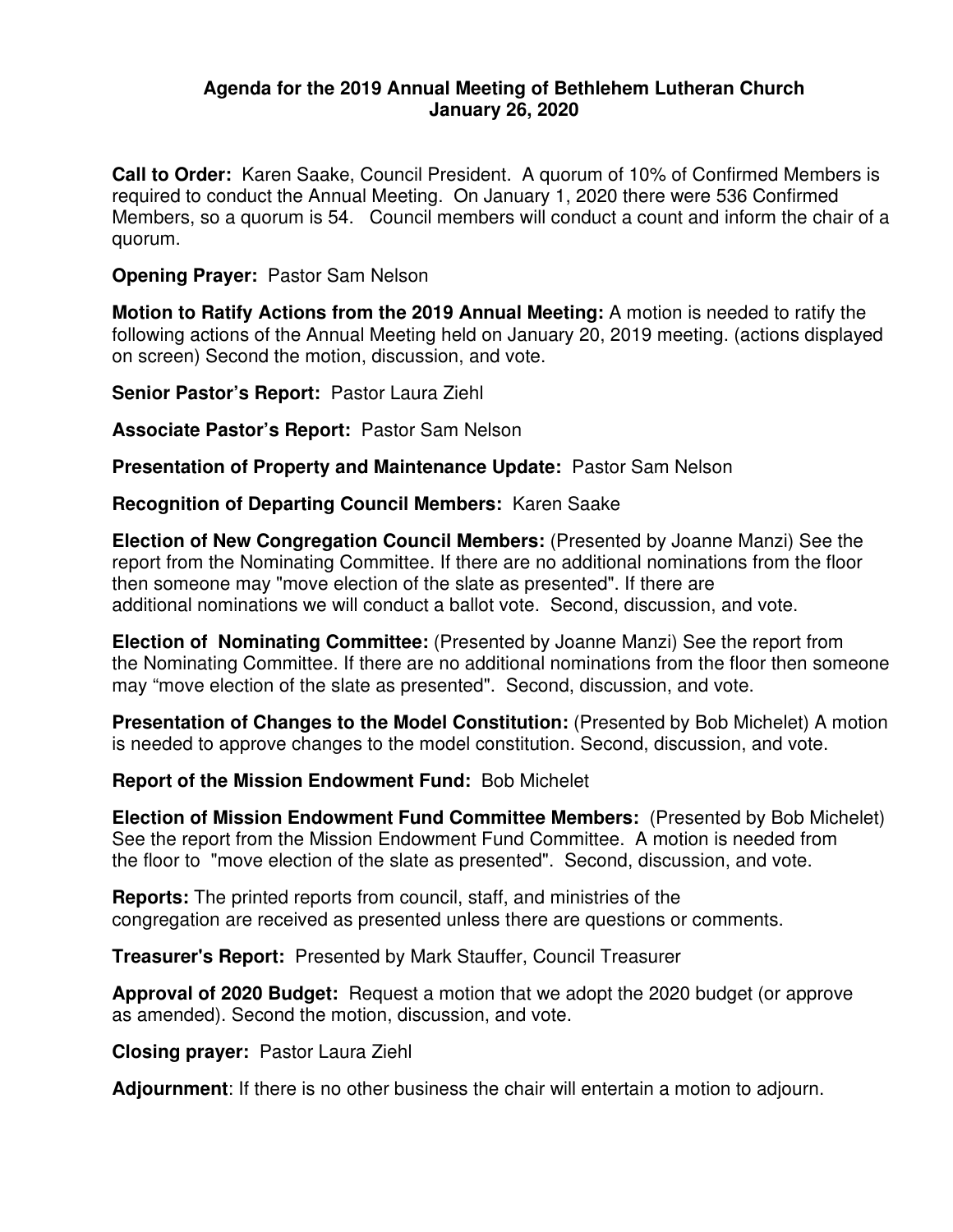#### **LEAD PASTOR'S ANNUAL REPORT 2019**

#### *"***Great is thy Faithfulness. Morning by morning new mercies I see."**

This is the hymn that rings in my ears as I consider this past year. The faithfulness, life and grace of this congregation is something I have never taken for granted. This year, I am particularly mindful of the gift of the ministry we share as well as its stability and your compassion for one another and the communities we serve.

#### FAMILY MINISTRY:

• One of the significant staffing changes this year is the addition of a Family Ministry Director. Combining the youth ministry and children's ministry creates continuity in the program and opens new and strong possibilities. In addition, it creates stability in one of our key staff positions. After consideration by the council and an appointed task force, Constance Mithelman began her work as our Family Ministry Director on January 1, 2020. She has worked closely with our interim children's ministry director, Mea Hutson Hall. I thank Mea for her faithful and accomplished work as interim. The shared youth position between St. Andrews and Bethlehem continues to facilitate a partnership between the congregations that has been deeply fruitful in many areas of shared ministry.

## WORHIP, TEACHING AND MUSIC

- We made the decision to move permanently to two services, at 8:30 and 10:00 am, after significant positive feedback from the congregation in response to our summer worship schedule. Learning circles was placed during the 10:00 am service in response to feedback from parents. The new schedule is providing new energy and relationships.
- Here is an abbreviated list of our life together this year: Multiple baptisms, New Member Sunday, significant funerals, Brew Boldly and Holy Currency classes, Lenten Soup Suppers, Holden Evening Prayer, Lenten teaching, Palm Sunday Cantata, Good Friday, Easter Vigil, Pentecost, 110 students and leaders at VBS Roar, 40 students and leaders on the Summer Mission Trip at the border, Confirmation Camp, First Communion, Confirmation Sunday, Octoberfest, Blessing of the Animals, Interfaith Thanksgiving Eve Service, Children's Christmas Program, Comfort at Christmas Service, Epiphany sing, Stephen Ministry, women's circles, healing stations, All Saint's Sunday, . . . And so much more.
- My thanks to Mona Goetsch and the exceptional music ministry team here at Bethlehem. Each year during the Cantata, Spring Concert, Christmas Concert, and many more musical gifts, I sit in the pew simply overjoyed to serve such a congregation. These are the days I know most tangibly that I am blessed. Our thanks to Mona, Judy Collier, Kim Froke, Mark Weed and Marilyn Stenoien for blessing us beyond measure.

## OUTREACH AND SERVICE

- This year we hosted the Interfaith Thanksgiving Eve service here at Bethlehem. Interfaith work is an essential component of ministry in this age. A new connection with one of our local synagogues has begun because of that service. We hosted our annual Ramadan dinner as well.
- We began a partnership with St. Andrews in their feeding ministry to our neighborhood.
- Adventure ministry is a new ministry this year that has created fellowship opportunities in the congregation, and invited others to join. It has been widely successful and well attended. Thanks to Eileen LaJimodiere, Suzi Westmoreland and Dennis Astroth for such faithful work.
- Here is an abbreviated list of our life in the community this year: Bethlehem Serves, TACO, Wounded Warriors, Interfaith Shelter, CRC Holiday Baskets Project, Es Por Los Ninos, Secret Santa, Walking School Bus, Ocean Knoll English Language Learner Summer program, Scraps and Prayers, Pajama Project, Community Library, Meditation, Tai Chi and Yoga . . . And so much more.

#### PASTORAL MINISTRY

- This has been a year of significant loss in the congregation. We conducted funerals for three mothers this year, all with school age children, in addition to 6 other funerals of strong faithful members. Such things weigh heavily on the heart of a congregation, and the heart of the pastor. Yet it was also a time of profound grace and hope. I want to acknowledge the many people who provide funeral ministry in this congregation for their deep compassion to grieving families.
- I wish to acknowledge the gifted partnership Pastor Sam and I share. He is a fine pastor, a gifted preacher and teacher, a compassionate heart, and brings great gifts, joy and humor to Bethlehem. I have never worked in a ministry partnership that has been as productive, effective and joyous as this one. Bethlehem is indeed blessed.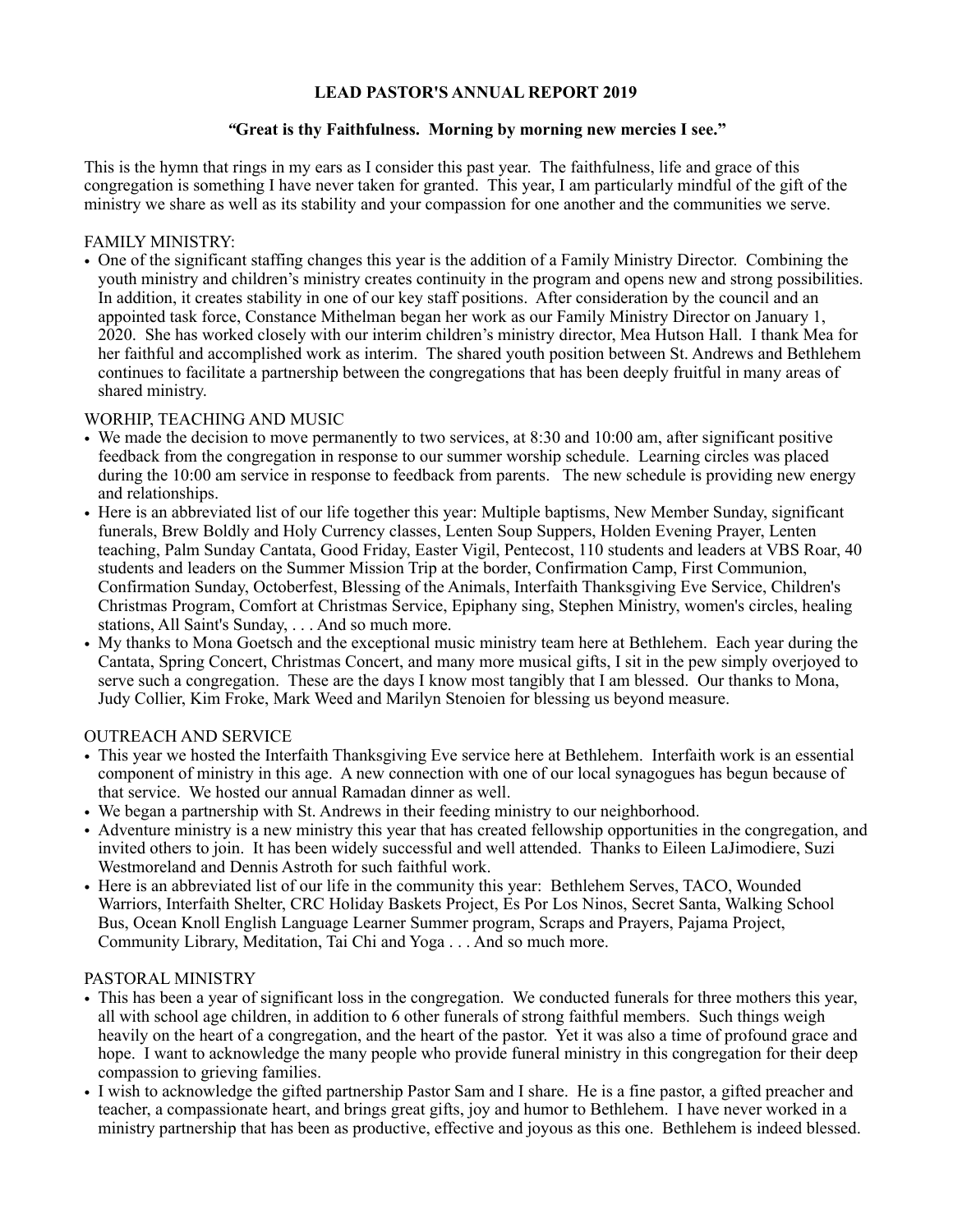#### STEWARDSHIP

- Over the past 5-6 years, we have committed ourselves to significant stewardship conversation, whether it be stewardship of financial resources and legacy gifts, stewardship of the creation or stewardship of our time and compassion. In this year of great generosity, I want to 'Thank you for your Stewardship.'
- We end this year \$42,000 dollars in the black. Most of those financial resources will be set aside in an operating budget reserve. Historically those funds are often used for repair to building and property as we continue to be good stewards of the facility from which we launch ministry. A smaller, but important portion of those resources will be given away, as part of our congregational stewardship. That portion will be split between: the Pacifica Synod in our ongoing effort to bring the congregation closer to our goal of 10% benevolence to the synod; Lutheran World Relief; and the Navajo community our youth will serve on this year's summer trip.
- This entire report contains your stewardship of time and gifts and grace.

#### PROPERTY

• Significant work has been done on the property this year. Much of the work on our deferred maintenance list is now complete. All of this is possible because of your generous giving and immediate response to need. The sanctuary HVAC unit failed, requiring its replacement which made the ongoing need to replace the sanctuary roof, an immediate need. You gave the resources to cover both costs completely! Both sanctuary bathrooms were substantially remodeled, as the result of a water leak. The parking lot was re-striped and lighting was enhanced. Roof work was done on the Family Center as well as many projects in the family center itself. My thanks to Dennis Astroth for his unfailing work, shepherding these projects to completion.

#### ENDOWMENT FUND COMMITTEE

• The Mission Endowment Fund received 2 substantial legacy gifts this past year. After 3 years of faithful work to create the mission endowment fund we were able to provide 2 scholarships from the fund this year. This coming year will see more opportunities to receive grants from the fund for new ministry.

#### CHURCH ADMINISTRATION

- We began work with a new payroll service this year that specializes in churches, at a cost savings to the congregation.
- We switched from the Christian Credit Union to more consolidated banking that is at an advantage to the congregation. My thanks to Mark Stauffer and Judy Foland for substantial work in these two areas.

#### FINAL THOUGHTS

- This has been a very successful and joyous year at Bethlehem. Our building has received much needed attention, thanks to your generosity. We have financial resources and necessary reserve into next year, with money to give away to others, thanks to your faithful stewardship. Our existing ministries are strong and several new ministries have begun this year. We received close to 30 new members into this congregation and all speak of the joy of this inclusive church.
- Our worship life is strong and new worship times, a blessing. We have a new Family Ministry Director position.
- In the deaths that we have endured and the tears we have shed together, I have felt your strength, compassion and care for one another, and the hope of the Gospel work that is yet to be.
- My thanks to the amazing staff with whom I serve: Debi Carr, Judy Foland, Molly Hall, Constance Mithelman, Rose Moldenhauer, Sam Nelson, Laure Reynolds, Gail Winterbourne and Karen Wise. Each one of them are exceptional in their service and grace.
- A personal word of deep gratitude, for the kindness and support you extended to me and to my family, as Daren and I ended our 25 year marriage. I have been humbled by your grace and blessed by your care.
- Thank you for the joy and gift that it is to serve as your pastor. Thank you for your faithfulness to the gospel and your bold witness to grace in word and deed. Thank you for the new mercies we share every day and the hope into which we live.

In Christ,

Pastor Laura Ziehl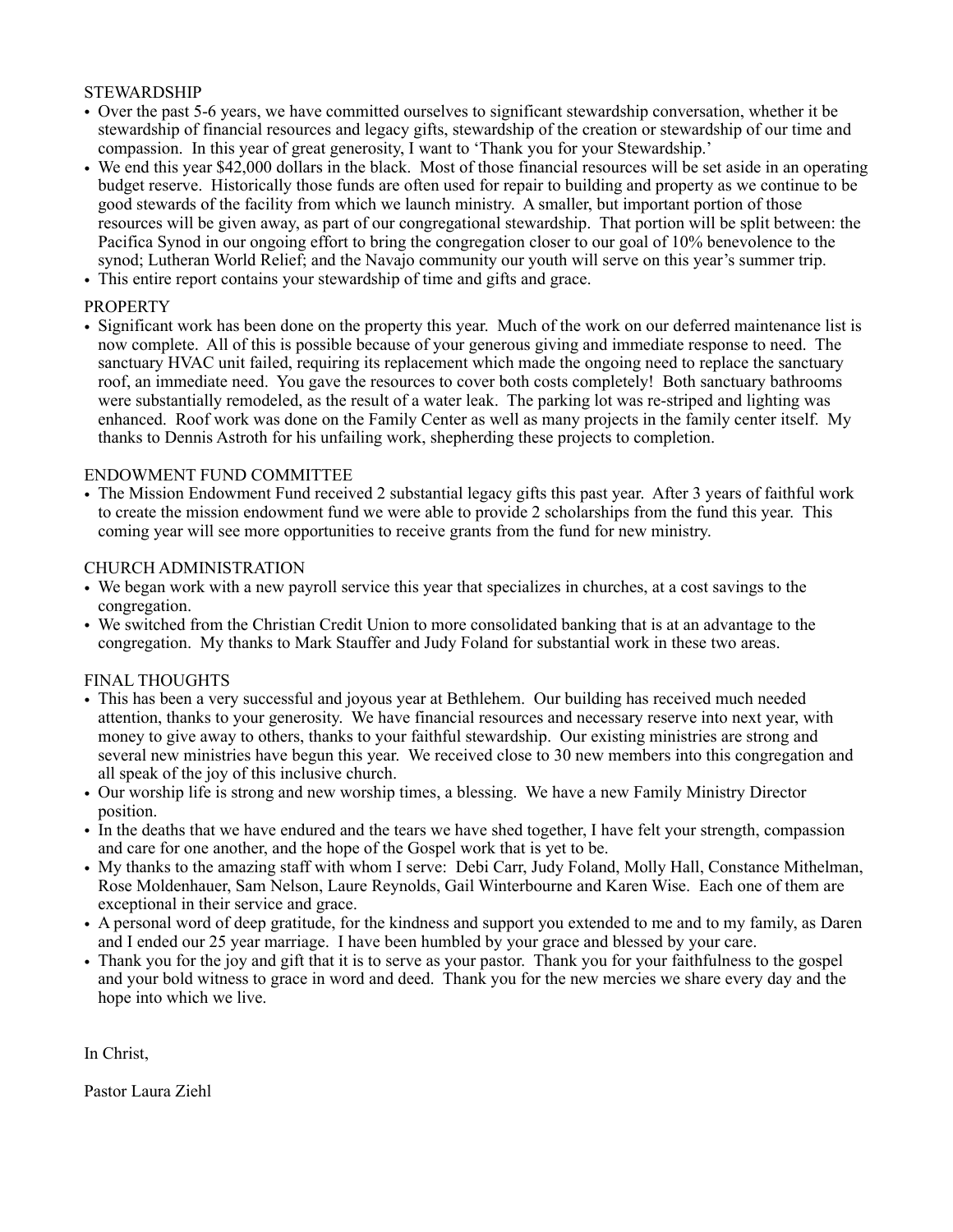# **Associate Pastor's Annual Report 2019**

*"The fruits of your labors may be reaped two generations from now. Trust, even when you don't see the results."* ~ Henri Nouwen

*"I thought faith would say, I'll take away the pain and discomfort, but what it ended up saying was, I'll sit with you in it."* ~ Brené Brown

# **Worship**

Worship at Bethlehem is a source of great joy and I am amazed by the various forms it takes due the wide range of liturgies and hymns we use. I have continued my work creating the majority of the single-use bulletins for special occasions and festival days, as well as the seasonal reusable bulletins. Our biggest change to worship came in the form of new worship times on Sunday morning. After trying it for the summer, we heard overwhelmingly how much people enjoyed the energy and feel of the new schedule. Wanting our decision to be fully thought through, we met with the staff, the council, and took learning circles and the children's music programs into account before finalizing the decision in early November. There has been an adjustment period, and we ended up switching the Learning Circles time, but I feel like this new Sunday morning schedule will help our community grow closer in relationship with one another.

# **Adult Education**

I developed the curriculum for, and led our first Theology on Tap course on the nature of God early this year and I plan to lead another course after Easter. Pastor Laura and I reshaped the order of our mid-week Lenten gatherings and changed the education portion to mirror my Theology on Tap format. Five members attended the Brew Boldly retreat at Luther Glen this year. I also created a class for our fall stewardship campaign that used Eric Law's book *Drawing on the Holy Currencies*. We will be using this resource for our Lenten education this year. We were also blessed with teaching during the summer by a number of our members on a wide variety of topics. Thank you to all who attended those sessions, and especially to those who led them. Suzi Westmoreland also started an ASL class this year and more classes are planned for 2020.

# **Men's Ministry**

The MOB held a number of different social events this past year, including two trivia nights. We also made excellent progress on revitalizing the patio area behind the Family Center. The back walls of the Family Center were painted, new lights and electrical work was done, the brick wall and fireplace were painted, and we received the new granite countertop as a donation from American Marble thanks to George Orness. Special thanks go to the men who have helped out on work parties and especially to the planning team – Dennis Astroth, George Orness, Tom Wolf, and Mike Ontiveros.

# **Property**

We undertook a number of large-scale projects this year to improve and maintain this campus. First let me say thank you for your generosity in supporting these projects, and also for your patience in enduring some of the projects (I'm looking at you bathrooms). We replaced a broken HVAC unit, replaced the roof of the sanctuary and repaired the roof of the family center, made upgrades to our pre-school classrooms, resurfaced the parking lot, redid both sanctuary bathrooms, upgraded the Wi-Fi (thank you to Scott Anderson), along with many other smaller projects. Thank you to all who volunteered to help with these efforts and for those who supported them financially. And special thanks to Dennis Astroth for his tireless work maintaining this property.

# **Conferences and Continuing Education**

• First Call Theological Education: All first call pastors are required to complete 6 continuing education conferences over the course of their first three years in ministry. These events are done jointly with all of the Region 2 synods and their locations rotate. The first was in Las Vegas and focused on the topic of care for creation and ecological theology. The second one was here in San Diego and focused on transitions – helping parishioners through life transitions and learning more about pastoral transitions. Part of this event included a tour of the TACO facilities at First Lutheran.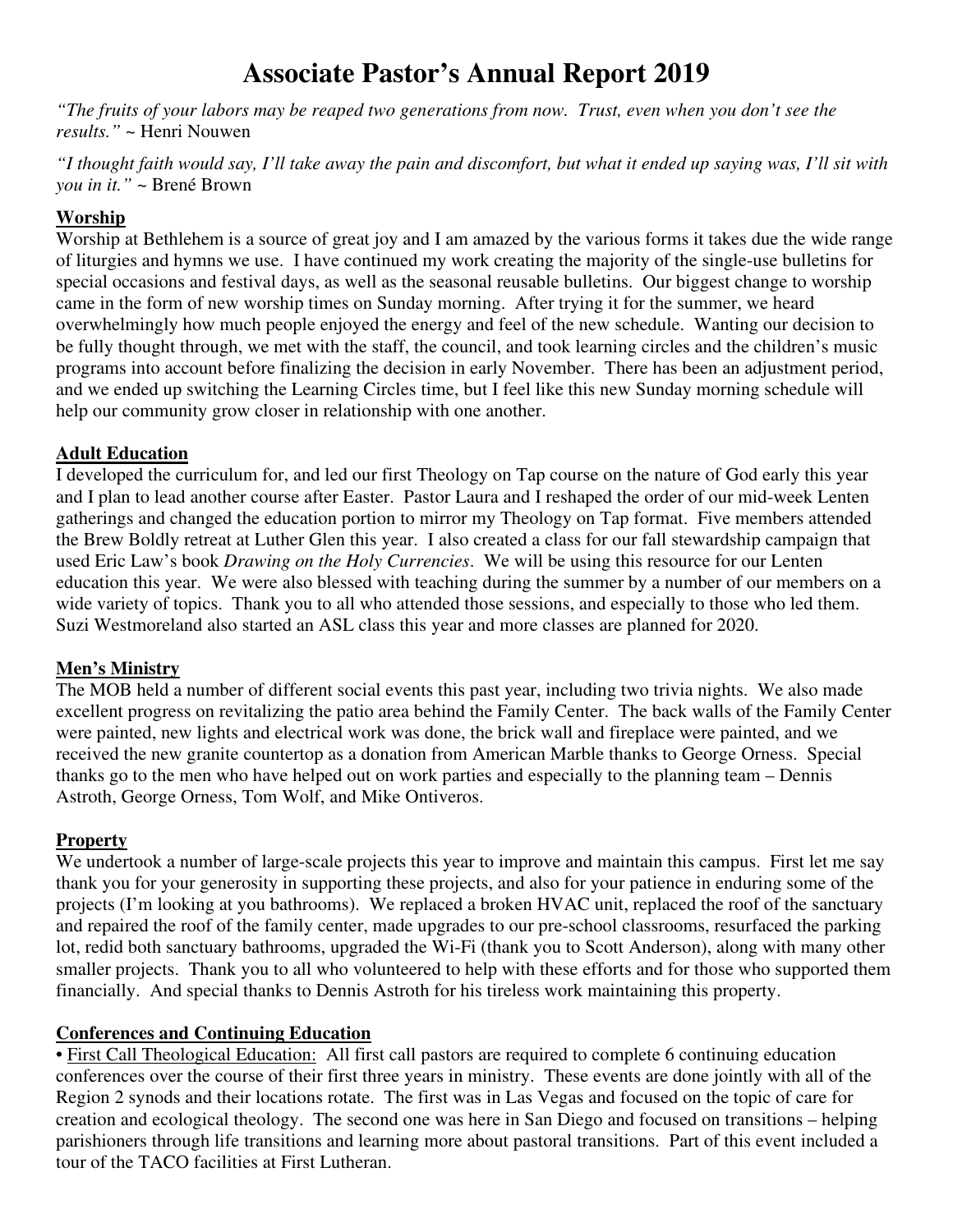• Stephen Ministry Leader Training: In February I attended the meeting to become a certified Stephen Ministry Leader, a requirement of all pastors who serve in churches that have a Stephen Ministry program. Bethlehem has a team of amazing Stephen Leaders, so I have not been asked to step in in any official way, but having gone through the training has made me all the more amazed by, and thankful for, the work that they do.

• Stewardship Kaleidoscope: Mark Stauffer, Carolin Meinhardt, Dick Dubois, and I attended a stewardship conference here in San Diego at the end of October. I received a scholarship from the ELCA, Mark Stauffer was on the planning committee for the conference, and Carolin Meinhardt and Dick DuBois received scholarships from the Bethlehem Endowment Fund. The conference was a wealth of information, and our team brought back a number of concrete ideas that will be rolled out in the coming year. Eric Law was also the keynote speaker. We looked into his Holy Currencies program but decided to hold off on doing anything officially, however, we do plan to continue the use of the Holy Currencies model in the future.

## **Community Engagement**

This year we furthered our commitment to the St. Andrew's feeding ministry by taking responsibility for one Saturday a month. A huge thank you to Naida Malchiodi for her work in coordinating that effort.

## **Congregational Life**

This year contained great joys, as well as tremendous sorrows when it came to the members of this congregation. We had a number of funerals in the spring, summer, and fall of long-time, faithful, and devoted members of this congregation. The support and care with which you embraced those families who were grieving was truly remarkable, and a testament to what it means to be a community of faith. We also had the great privilege of welcoming 31 new members in June, one of the largest groups we have had in a while. This is also a testament to the welcoming and open nature of this congregation. This year also saw the creation of two wonderful new outdoor ministries – Bethlehem Surfs led by myself, Carla Stoner, and John Lawver; and the Adventure Ministry led by Suzi Westmoreland, Eileen Lajimodiere, and Dennish Astroth.

# **Youth/Children's Programs**

This year's VBS program was an amazing success and I was happy to take more of a leadership role as I became the lead for the Imagination Station classroom. The work and effort of all of the volunteers, as well as the staff was absolutely amazing to witness, and it resulted in a truly memorable week for the kids who attended. I also reprised my theatrical efforts with Christ Matthews during the opening skit. I continue to be involved in helping develop our curriculum for Confirmation as well as teaching classes, all in conjunction with Constance and Pastor Laura. After a number of years of faithful service, Chris stepped down from the role as director to pursue other ventures and we are incredibly thankful to him for the work he did. Mea Hutson Hall stepped into the role in an interim capacity and has worked tirelessly over the past three months. And I am very excited for Constance as she begins her new role as Family Ministry Director here at Bethlehem and look forward to what the future of that program holds.

# **Closing Remarks**

There are many things that happened that I simply was not able to fit into this report. A true recounting of the past year including the ways you have blessed both my life, and the lives of those in this community would certainly fill volumes. I feel incredibly supported by the members of this congregation, and am continually in awe of, and surprised by, your grace, generosity, and willingness to move where the spirit is leading. These are just a few of the characteristics that make Bethlehem one of the most vibrant and healthy congregations that I have ever had the pleasure to be a part of. I consider being one of the pastors here at Bethlehem to be a tremendous honor and privilege, and I am proud to be affiliated with, and represent, you when I go out into the world. Thank you for being a people of joy and faith. Thank you for being a community that embraces one another despite our differences. Thank you for being a wonderful example of what it means to be the body of Christ here on earth.

> Your sibling in Christ, Pastor Sam Nelson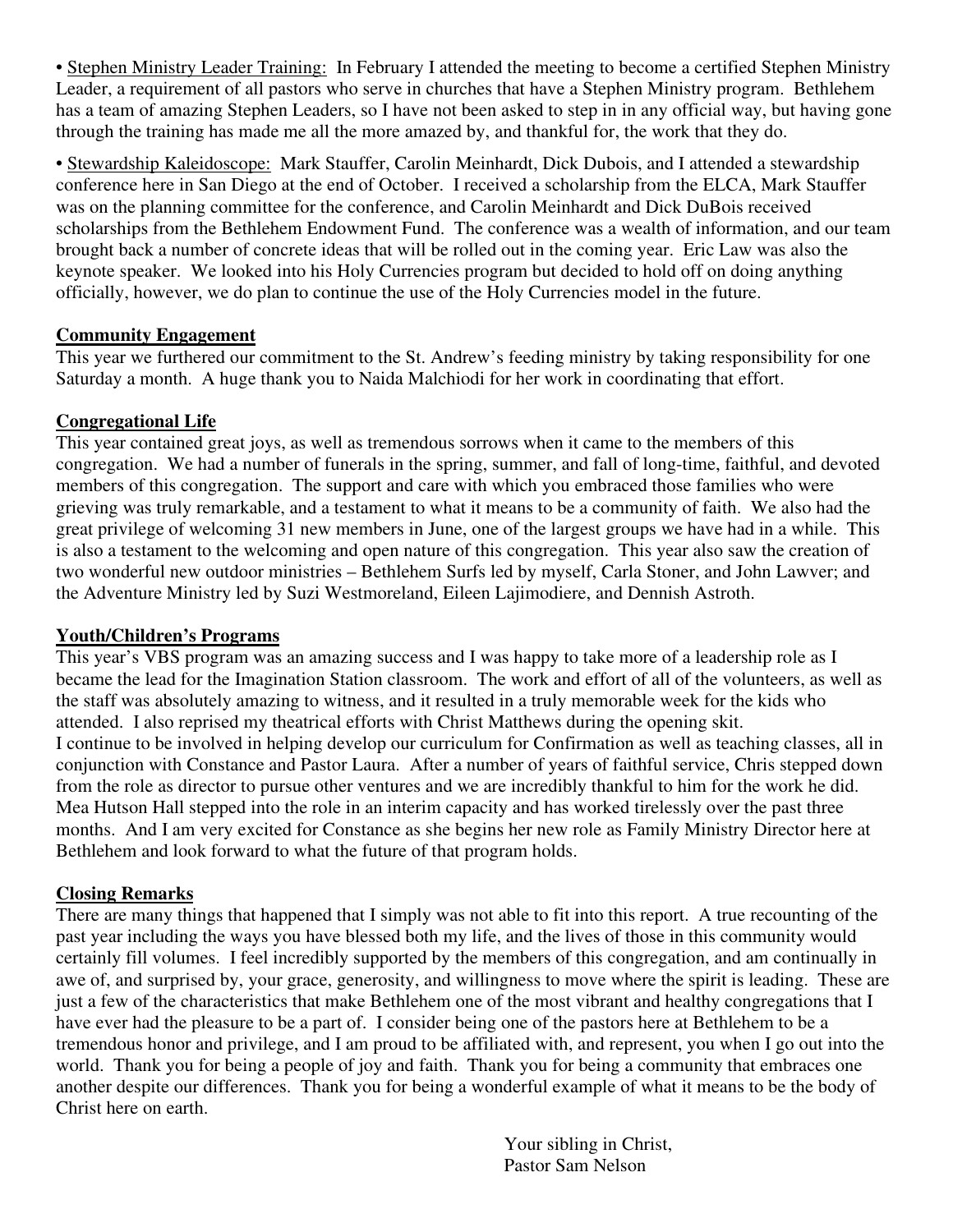# **BETHLEHEM LUTHERAN CHURCH**

## **2019 PASTORAL ACTS**

**Baptisms = 7 Confirmations = 9 Funerals = 7** 

## **2018 – 2019 STATISTICAL SUMMARY**

**Average Weekly Worship Participation in 2018 = 195 Average Weekly Worship Participation in 2019 = 189** 

> **Membership at the end of 2018 Baptized (Includes Children) = 868 Confirmed (Teenage & Adult) = 528**

**Baptized Members received in 2019 = 37 By Transfer, Affirmation & Restoration = 30 By Baptism = 7** 

**Baptized Members removed in 2019 = 34 By Death = 8 By Transfer = 4 Inactive/Removed/Moved = 22** 

**Confirmed Members received in 2019 = 37 By Transfer, Affirmation & Restoration = 26 By Baptism = 2 Confirmed = 9** 

**Confirmed Members removed in 2019 = 29 By Death =**  $8$ **By Transfer = 4 Inactive/Removed/Moved = 17** 

**Membership at the end of 2019 Baptized (Includes Children) = 871 Confirmed (Teenage & Adult) = 536**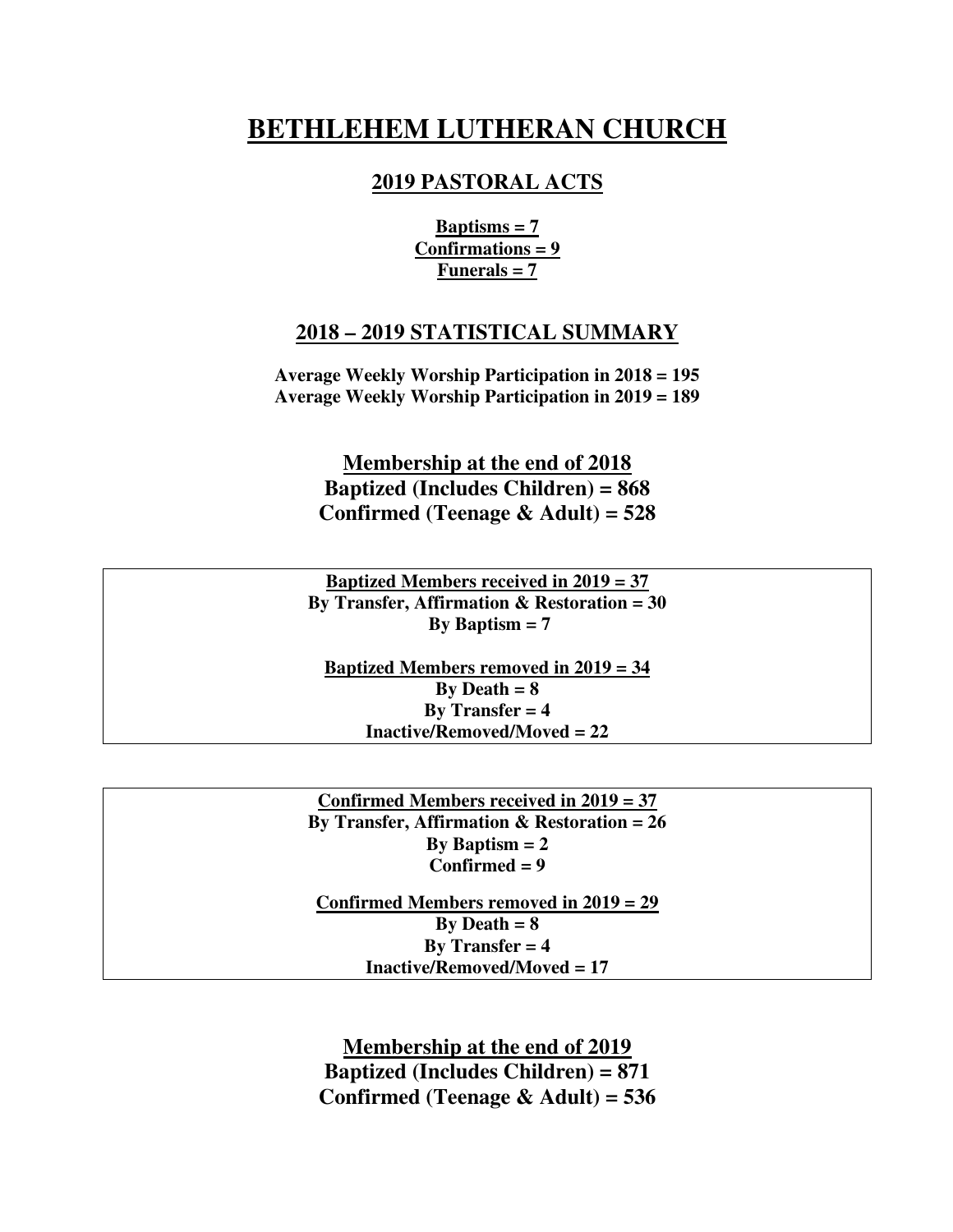Eleven members of the congregation, in addition to our Pastors, comprise the Congregational Council of Bethlehem Lutheran Church. Their terms are staggered to maintain continuity in the experience and work of the council. Typically, 3 - 4 members join the council each year to replace the departing members. A youth member is also chosen in consultation with the Pastors and Director for the Youth Ministry. The youth representative sits on council for a one year term.

\_\_\_\_\_\_\_\_\_\_\_\_\_\_\_\_\_\_\_\_\_\_\_\_\_\_\_\_\_\_\_\_\_\_\_\_\_\_\_\_\_\_\_\_\_\_\_\_\_\_\_\_\_\_\_\_\_\_\_\_\_\_\_\_\_\_\_\_\_\_\_\_\_\_\_\_\_\_\_\_\_

The recommendations of the 2019 Nominating Committee are as follows:

- 1. The following members will continue to serve on Council
	- a. Through 2020 Mea Hall, Stephen McMahon, Karen Saake, Marti Willey
	- b. Through 2021 Naida Malchiodi, Sue LaClaire, Dave Ensberg
- 2. The following are the nominated members who will begin to serve a three-year term on the Council
	- a. Through 2022 Suzi Westmoreland, Melissa Ontiveros, Mike Lyons, Derrick Oien
- 3. The nominated youth member for the Council Tucker Oien
- 4. We want to thank the following departing Council members for their service
	- a. Carole Orness, Mark Stauffer, Tom Wolf, Henna Hall

In addition, the Nominating Committee is charged with filling next year's Nominating Committee which will nominate church members interested in serving the Congregational Council starting in 2021. The following individuals have agreed to serve on the 2020 Nominating Committee: Carole Orness, Mark Stauffer, Tom Wolf, Worth Archambault, Eileen Lajimodiere and Ashley Lawver.

Respectfully Submitted by the 2019 Nominating Committee,

Dick Dubois, Steve Grady, Joanne Manzi, Beth Nelson, Dave Porcelli and Arlene Skoor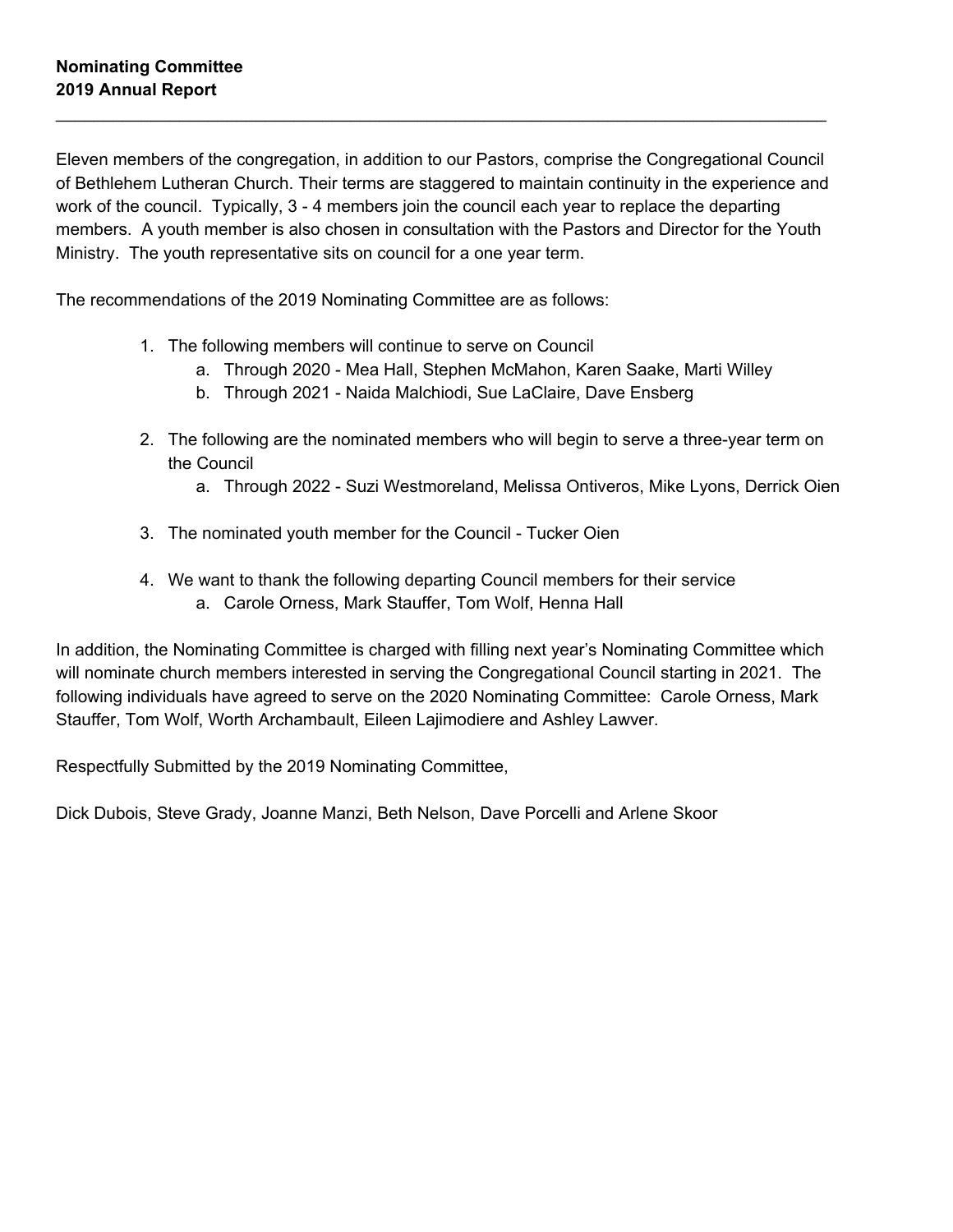# **Bethlehem Lutheran Church Mission Endowment Fund Annual Report for 2019**

## **Background**

The Mission Endowment Fund was established to further the work of God by supporting and expanding the ministry of Bethlehem Lutheran Church. The fund exists to receive gifts from members, invest and manage those gifts, and disperse a portion of the fund in support of the fund's purpose.

The purpose of the fund is to complement and supplement the mission of Bethlehem through grants that enhance the ongoing ministry of the congregation or develop new ministries. While the congregation is expected to meet the church's operating budget with regular giving, the endowment fund offers another channel through which members can support ongoing ministries as well as encourage the development of new ministries. The fund is not intended to be used for the church's annual operating budget or for capital improvements or land acquisition.

Assets of the Mission Endowment Fund are invested in the InFaith Community Foundation (formerly known as the Lutheran Community Foundation). Investment gains accrue in the endowment fund while investment losses and administrative fees reduce the value of the endowment fund, as do grants made with the approval of the endowment fund committee and the Congregation Council.

## **2019 Activity**

After receiving no requests for grants during 2018, we were pleased to receive, and approve, three grant requests during 2019. They were:

- A grant of \$850 to cover registration fees and books for the Stewardship Kaleidoscope Conference in San Diego Sept. 30-Oct. 2. Attending were Pastor Sam, Mark Stauffer, Carolin Meinhardt and Dick DuBois.
- A scholarship of \$2,000 to one of the teachers at Bethlehem Community Preschool to allow her daughter to attend the preschool.
- A grant of \$5,000 to Emily Erisman to help with her room&board and textbook expenses at Wartburg Theological Seminary.

One donation to the fund was received, from the Ellis estate, of \$150,000. We praise God and give thanks for this generous legacy gift.

During the year, we were sorry to lose the valuable participation of two committee members – Ted Lange, who left the congregation, and Michele Lund, whose passing was a great loss to her family, friends and the Bethlehem community. We give thanks to God for her inspiring life.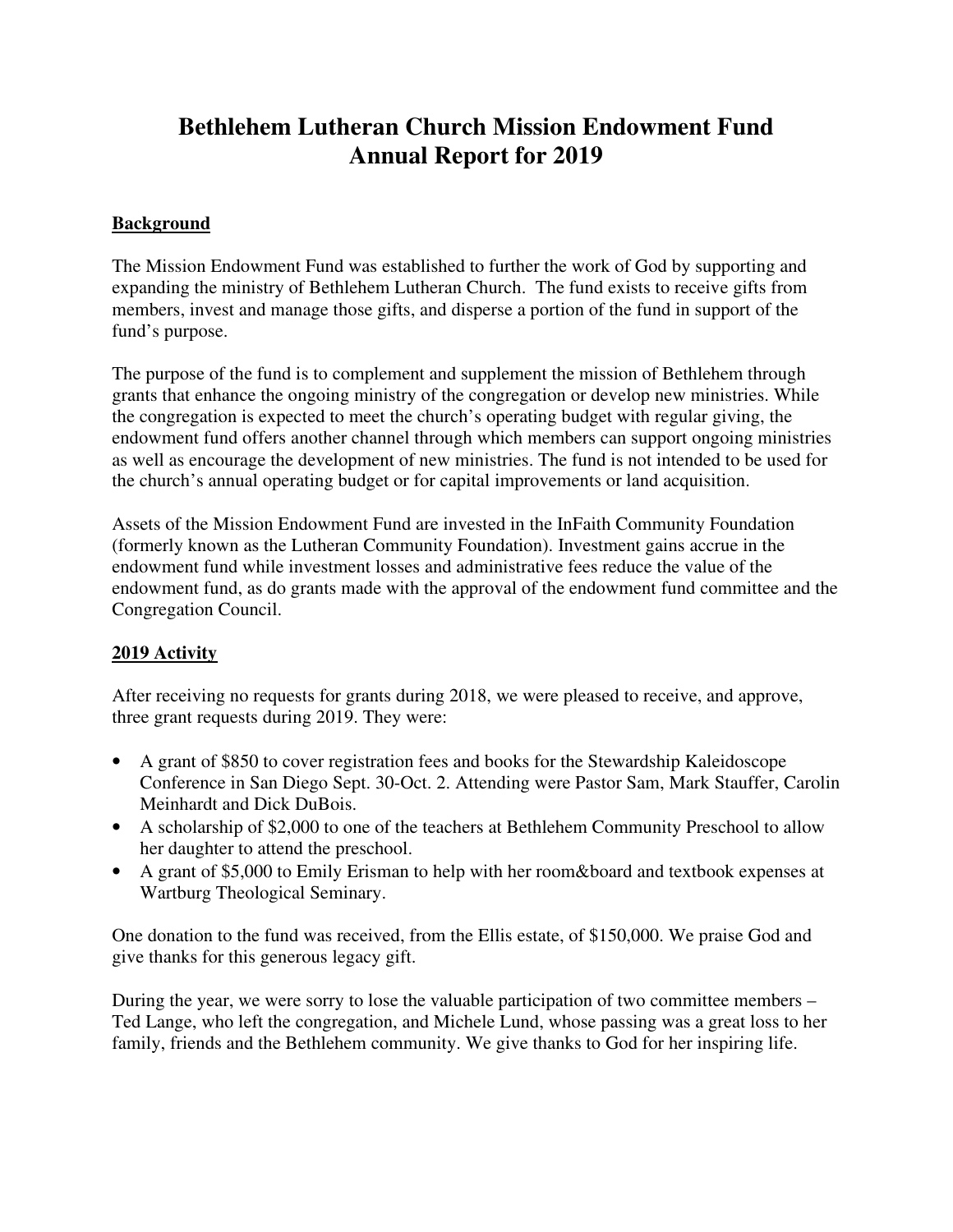The committee also reorganized the various funds held under the name of the Mission Endowment Fund, to simplify accounting and better align the intent of each fund with the purpose of the endowment.

Two funds previously managed under the Mission Endowment Fund umbrella – the Tom Saake Memorial fund and the Columbarium fund – were transferred to the church's general fund, because the money put into them was not at the time intended for an endowment. In addition, the fund previously known as "Anonymous" and the General fund were combined into one General Fund, because both are intended to support the same mission and goals, as described in the bylaws governing the Mission Endowment Fund.

There are now two funds in the Mission Endowment Fund: the General Fund and the Bill and Patty Harman Vision Fund, which supports initiatives as identified by the current pastor of Bethlehem Luther Church.

| Fund<br><b>Name</b> | <b>Balance</b><br>12/31/18 | Contri-<br><b>butions</b> | <b>Grants</b> | <b>Investment Performance</b><br>(net of fees) | <b>Balance</b><br>12/31/19 |
|---------------------|----------------------------|---------------------------|---------------|------------------------------------------------|----------------------------|
| General             | \$106,001.45               | \$150,000.00              | \$5,850.00    | \$23,605.98                                    | \$273,757.43               |
| Anonymous           | 56,015.22                  | $\overline{0}$            | 2,000.00      | 5,164.91                                       | 59,180.13                  |
| Harman              | 11,550.94                  | $\theta$                  | $\theta$      | 1.065.14                                       | 12,616.08                  |
| Saake *             | 5.365.39                   | $\theta$                  | $\theta$      | 494.74                                         | 5,860.13                   |
| Columbarium *       | 13.025.10                  | $\theta$                  | $\theta$      | 1.201.05                                       | 14,226.15                  |
| <b>TOTAL</b>        | \$191,958.10               | \$150,000.00              | \$7,850.00    | \$31,531.82                                    | \$365,639.92               |

Here is the performance of each fund for 2018:

\* As of 12/31/19, these funds were transferred to the general fund of Bethlehem Lutheran Church

Going forward, the Mission Endowment Fund will be reported as follows:

| General Fund | \$332,937.56 |
|--------------|--------------|
| Harman Fund  | \$12,616.08  |
| <b>TOTAL</b> | \$345,553.64 |

Thank you to the members of the Mission Endowment Fund Committee – Sandy Lakey, Dave Porcelli and Dan Halvorson.

Respectfully submitted,

Bob Michelet Chair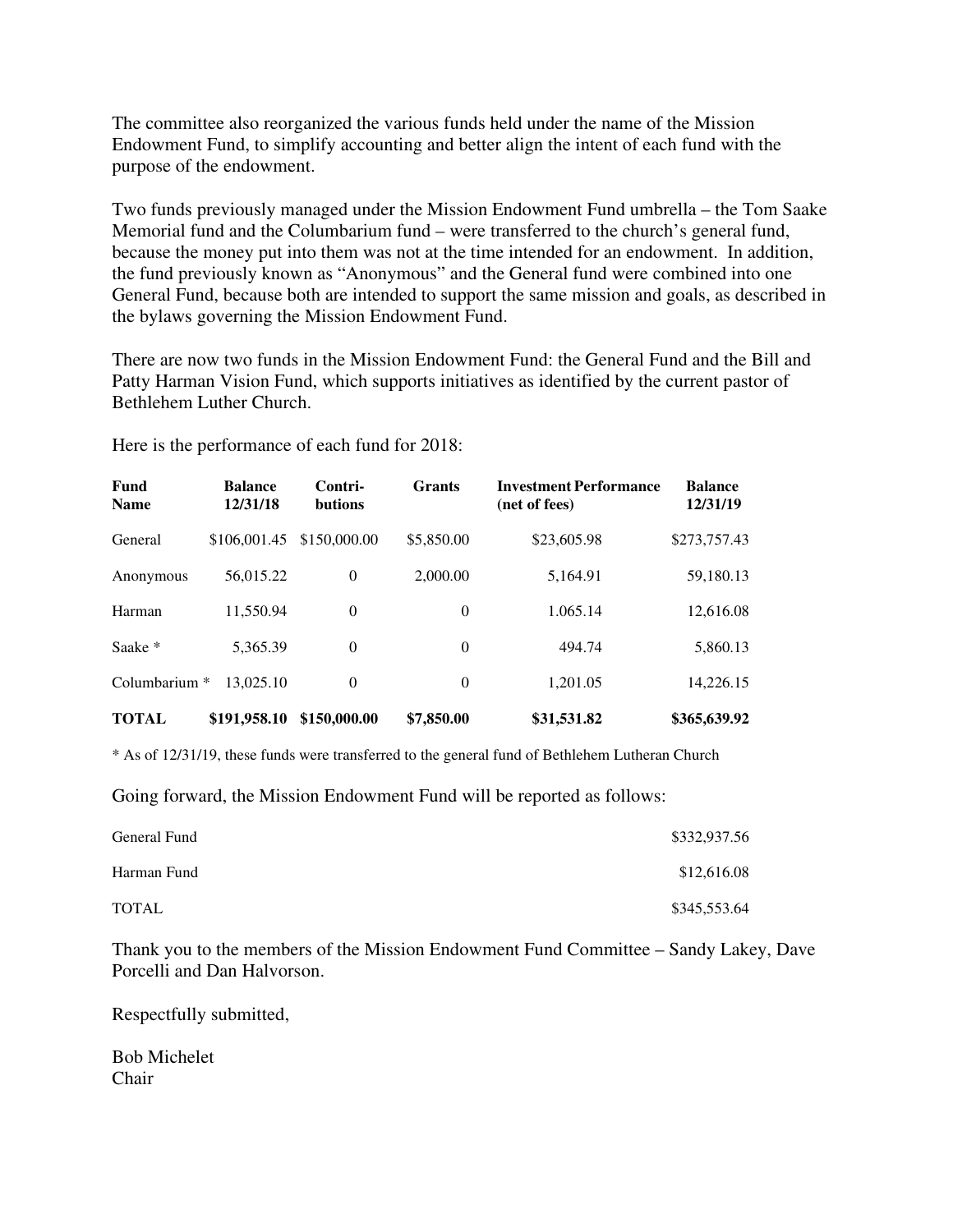# Bethlehem Lutheran Church Encinitas

# 2019 Council President's Report

# January 26, 2020

Dear Fellow Members of BLC,

Let me begin by thanking you for the opportunity to serve our Congregation in this role. The year has been very rewarding and inspiring, one for which I am very grateful.

There are a several Council highlights from 2019 that I would like to briefly recap, some of which you are aware and perhaps others that might be new.

- This was the year of property needs! It started with the failure of the HVAC, which made the ongoing need to replace the roof something that needed to be done now, then the flood in the bathroom, which made a long overdue remodel to the bathrooms something that didn't make sense to put off any longer, many complications occurred with the bathroom repairs and remodel, we restriped and enhanced the lighting in the parking lot, a long list of repairs were made in the family center, not to mention all the smaller necessary maintenance that are ongoing with a property of this size and age. Please thank our tireless property manager, Dennis Astroth, every time you see him!
- As a result of these many unanticipated property needs we came to you, our beloved congregation, more than once to ask for your financial assistance and the response was overwhelming with wide participation. Thank you, we are so blessed by our membership.
- We had a tremendous response from our stewardship campaign defined by you our *Grateful* Giver. Over 100 families returned pledge cards and over 50 families increased their pledge. This enabled us to reach our goal of an 8-10% increase in giving. Which in turn allowed us to fulfill our commitment to Landscape, Library, and Livelihood.
- Our Council members strengthened our personal connections to one another by beginning each council meeting sharing our highs, lows, and prayer requests.
- The Council approved the 2 first ever BLC Mission Endowment Fund scholarships on the recommendation of the Mission Endowment Fund committee. One for seminarian, Emily Erisman, and the other for the child of one of our BLC Preschool staff.
- We also ended the year with a budget surplus which you can learn more about in the treasurer's report. This was due in part to the great response to our stewardship campaign, a few unexpected significant gifts, and the unbelievable efforts of Mark Stauffer, Judy Foland, our Pastors and others to cut costs and streamline efforts. In response to this blessing we chose to set aside a portion to a contingency reserve account and to share the remainder with others. The proposed budget includes increasing our benevolence to the synod, a gift to Lutheran World Relief, and a gift to the Native American group that our youth will be working with on their summer trip this year.

I would like to thank my fellow Council members for their faithful attendance and deliberations in 2019. In particular, thanks to those who are concluding their terms: Mark Stauffer, Treasurer, Carole Orness, Secretary, Henna Hall and Tom Wolfe. Your service is so appreciated and you will be missed dearly. Sincerely,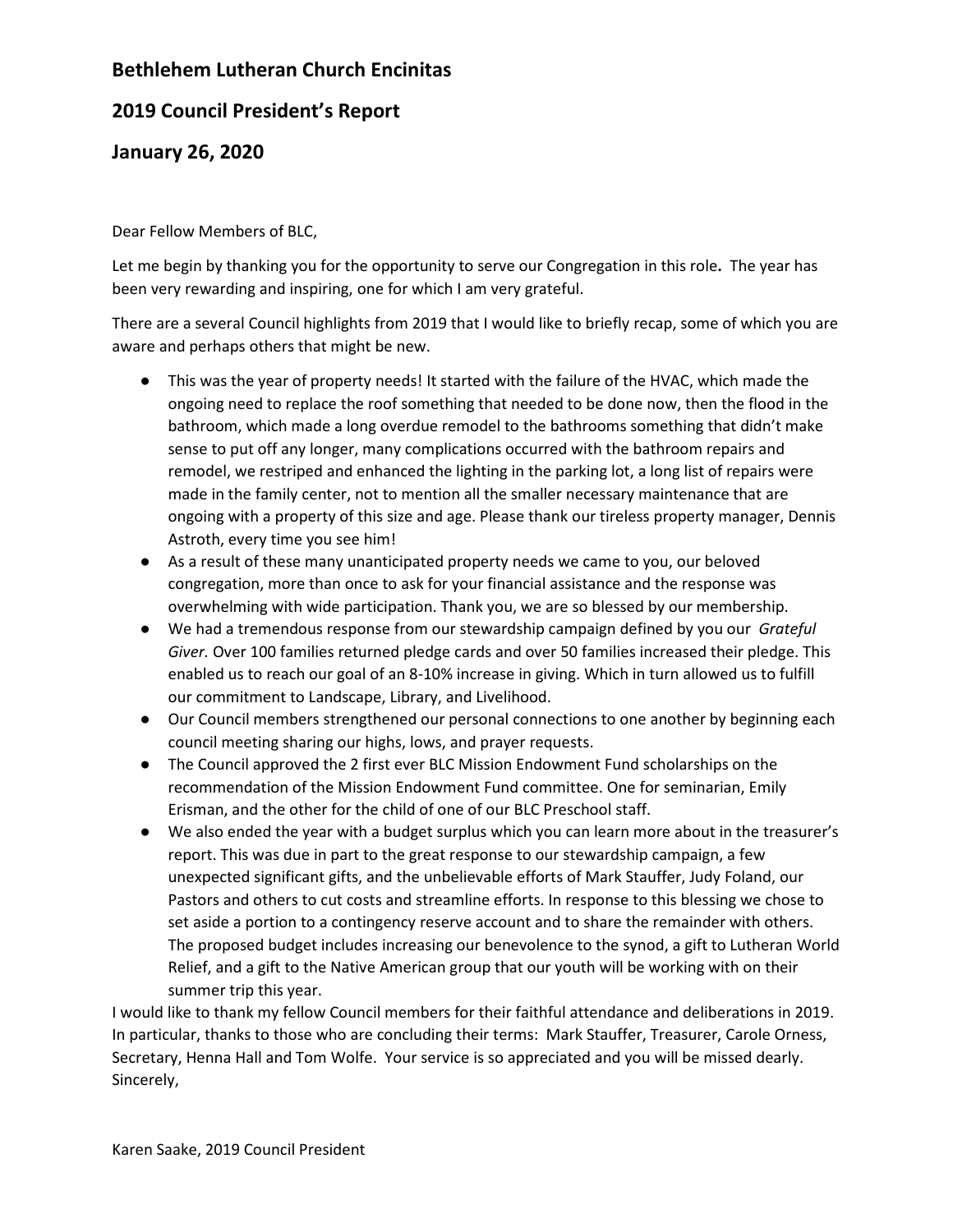## Bethlehem Community Early Childhood Center (BCECC) Part-day and Full-day preschool Programs Annual Report for 2019 Shared values & community spirit

As we enter the year 2020, a milestone year, BCECC is pleased to be a continuing example of shared values and community spirit. BCECC has taken pride in being a neighborhood school, where children can ride bikes, scooters and strollers to school. Our school offers an opportunity for families to gather on the lawn after school, visit our Community Library or attend any of the other activities that take place on our campus.

#### Christian Education

 Bethlehem continues to be blessed with Pastor Laura Ziehl and Pastor Sam Nelson. The children attend chapel once a month with Pastor Laura. This is a great way to introduce children to church with songs and stories presented in a fun and exciting way. Pastor Laura participates in our Christmas Programs and End of the Year events.

## Art Studio and Garden

This program has been tremendously successful. The children and families have benefited from an opportunity to combine activities in the garden with instruction from our very own Art Studio Facilitator, Patti McDuffie. The Art Studio contains materials, art supplies, posters and prints of famous artists and their works. Ms. Patti provides an Art lesson to each class once a month. Each classroom spends a half hour to forty five minutes learning about different art mediums from clay and natural materials to oil pastels and paints. The children rotate through the studio; the other children spend time in the garden with their teachers who work with small groups of children on gardening, food and nutrition.

## Volunteers

Our program has an active group of volunteers. These volunteers include students involved in a Service Learning Project through Mira Costa College. The students contribute volunteer hours and find out if working with young children is a career path they may want to choose. Several students have been hired to work at BCECC from this program. The parents in our programs have contributed over one thousand hours of volunteer service to the schools.

## Accreditation and Licensing

Both the full day and part day programs operate under the standards set down by the National Association for the Education of Young Children as well as Community Care Licensing. We are one of a handful of programs in San Diego to maintain this quality of care for our children. We also work closely with school districts in our area to be sure students leaving Bethlehem to attend kindergarten are prepared to be successful in all areas of learning and social interactions.

Our schools are also members of the Evangelical Lutheran Education Association (ELEA). Future Planning

We look forward to providing a happy, healthy environment for all children to grow. The Full Day program is in a maintenance mode. The "new" childcare building is now over twenty years old and like any well-loved structure, is in the process of ongoing painting and repair work. The Part Day program continues to struggle with ongoing structural issues in the building used by many in the church and community. We will continue to work to maintain the same high quality programs, improve our buildings and infrastructure and maintain a strong relationship with our community.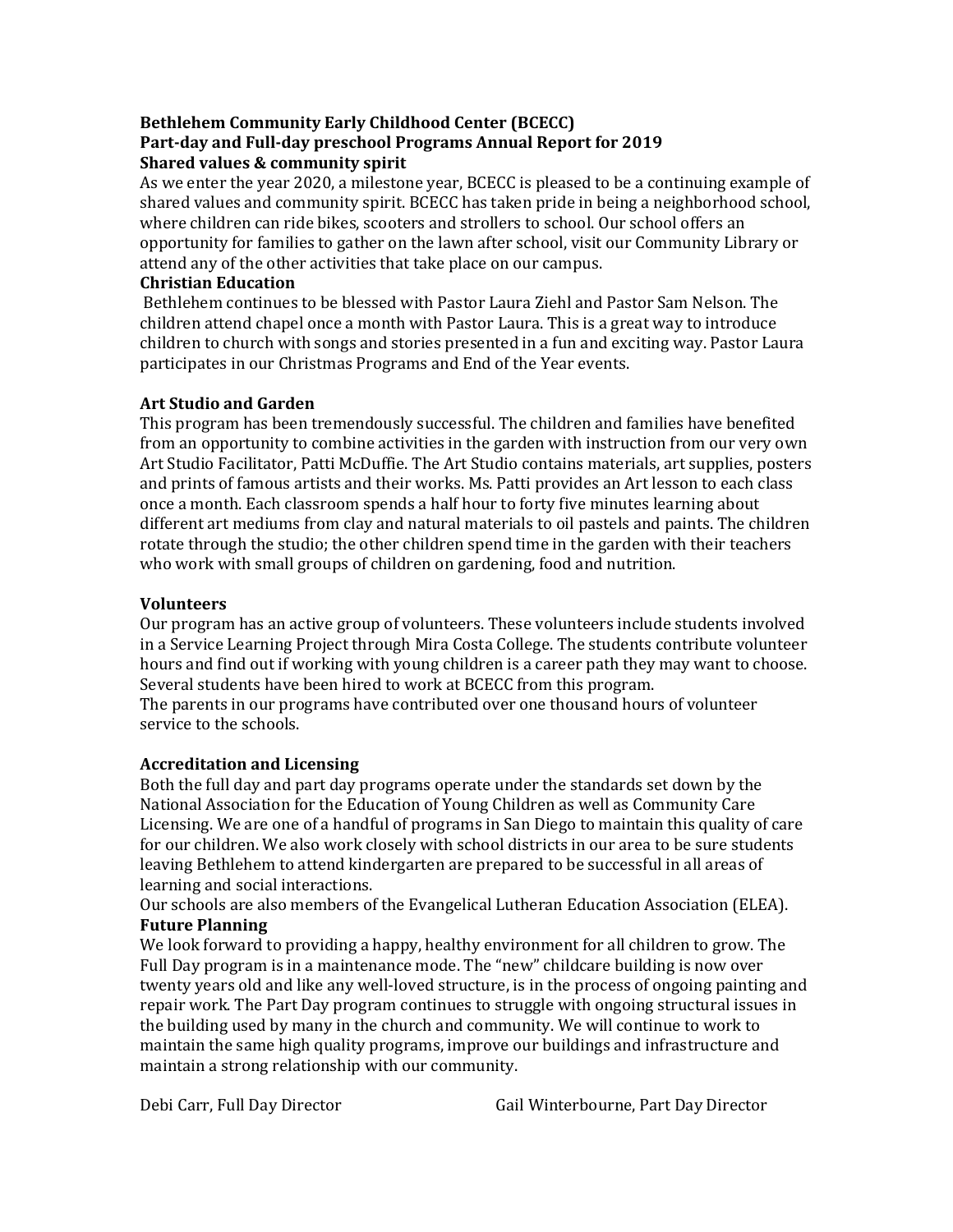## **Bethlehem Women of the ELCA 2019 Annual Report**

#### **"To mobilize women to act boldly on their faith in Jesus Christ."**  Mission Statement of the Women of the ELCA

The Bethlehem Women of the ELCA would like to thank the members of Bethlehem Lutheran Church and our Women's Bible study groups for your generous support which helped make these gifts possible:

| "Project Comfort Fund" (LWR) | \$500.00   |            |
|------------------------------|------------|------------|
| National Women of the ELCA   | \$400.00   |            |
| Pacifica Women of the ELCA   | \$400.00   |            |
| Men of Bethlehem (MOB)       | \$1,000.00 |            |
| TOTAL MONETARY DONATIONS     |            | \$2,300.00 |

#### **Inspirational Events**

57 women attended the Bethlehem Women's Retreat held in February at Luther Glen. The theme was "God's Light Shines through Our Story." The weekend enabled the women to enjoy time together exploring their faith and sharing our individual stories. The next Women's Retreat will be held in May 2020 at Luther Glen.

In July 2020 the Eleventh Triennial Gathering of the Women of the ELCA "Just Love" will be held down the road in Phoenix. Consider if attending is a call you want/need to answer. Financial assistance is available. The Women's Christmas Bazaar is held to help the women of Bethlehem gather together at national, regional, local gatherings/retreats to better understand what really speaks to them as women of faith.

#### **Mission Growth**

The Women's Bible Study group, **Lydia Circle**, led by Marla Keith meets the third Thursday each month at noon in the conference room in the sanctuary to read and study together in song and prayer. All women of Bethlehem are invited to join us.

#### **Mission Community**

Marti Willey coordinates the E-Mail **Prayer Chain** which has 96 people participating. If you wish to join the prayer chain or have prayers said for you, please visit the church's web site. Food donations are taken to St. Andrew's Episcopal Church **Food Pantry**. Lori Cook continues to coordinate monthly work days to support T.A.C.O. with their evening meal service to approximately 250 homeless members of the San Diego community as well as collecting needed clothing and toiletries. This year the Women hosted four funeral receptions and the Thanksgiving Eve Interfaith Pie Reception. In total they served over 600 people with the help of many volunteers for whom they are immensely grateful. Our **Reception Coordinators** are Cynthia Heigold and Naida Malciodi**.**

#### **Mission Action:**

| <b>TOTAL QUILTS and BLANKETS</b>                   |    | 356 |
|----------------------------------------------------|----|-----|
| <b>Full Size Quilts</b>                            |    |     |
| Lutheran World Relief (LWR)                        | 57 |     |
| Fund raiser for Scraps & Prayer supplies           | 18 |     |
| <b>UCSD Hope Scholars</b>                          | 19 |     |
| Wounded Warrior Battalion (WWBN-W)                 | 20 |     |
| 1 <sup>st</sup> Battalion, 5 <sup>th</sup> Marines | 13 |     |
| Special gifts, fund raisers                        |    |     |
| Total                                              |    | 134 |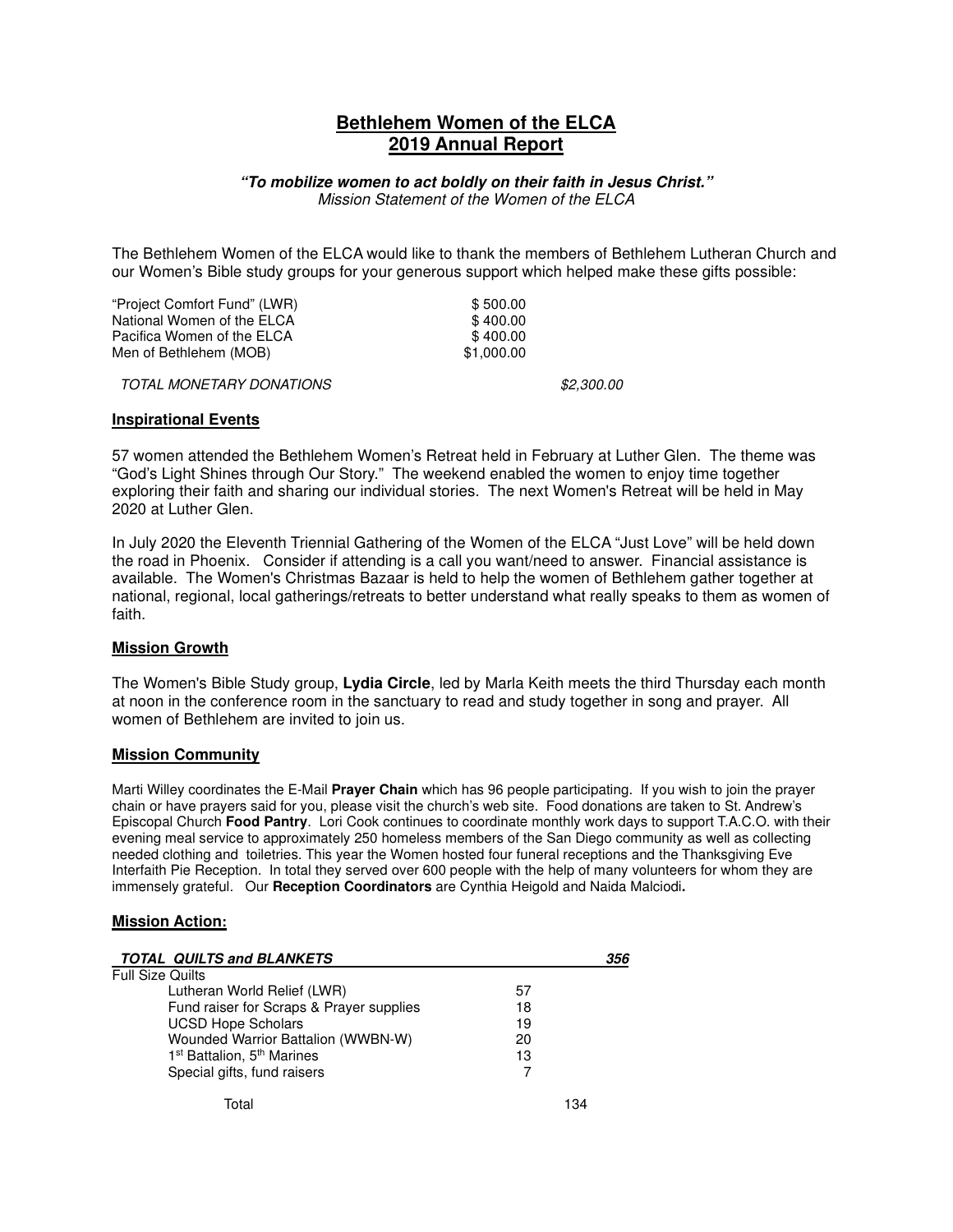| <b>Baby Quilts</b>                                    |                |     |
|-------------------------------------------------------|----------------|-----|
| Gently Hugged                                         | 76             |     |
| Fundraiser for Scraps & Prayer supplies               | 18             |     |
| 29: Eleven Maternity Home (Mother's Day Giving Tree   | 10             |     |
| WWBN-W                                                | 22             |     |
| 1 <sup>st</sup> Battalion, 5 <sup>th</sup> Marines    | 6              |     |
| <b>CRC Holiday Basket project</b>                     | 54             |     |
| S.T.E.P. (focused on junior enlisted in the military) | 24             |     |
| Es Por Los Ninos                                      | 8              |     |
| <b>Baptisms</b>                                       | 2              |     |
| Preschool Fund Raiser                                 | $\overline{2}$ |     |
| Total                                                 |                | 222 |
| <b>Swaddling Blankets</b>                             | 2              |     |
| <b>Prayer Quilts</b>                                  | 5              |     |
| Lap Blankets (WWBN-W)                                 | 2              |     |
|                                                       |                | 9   |

Other LWR donations - Fabric Kits (10) & Soap Bars (87)

Fifty seven of the full size quilts made by Bethlehem's quilting group, Scraps and Prayers, were sent to LWR and \$500 was donated for LWR's "Project Comfort Fund". The Project Comfort Fund ships quilts and kits throughout the world. The remaining 77 quilts as well as baby quilts were distributed as noted above. Swaddling blankets were given to newly baptized infants in the congregation.

**The Prayer Shawl Ministry** continued its ministry. Recipients are people celebrating a special event i.e. the birth of a child or recent high school graduation, are recovering from surgery or illness, or are caregivers. Additionally, hats, scarves and shawls were donated to the annual Christmas Bazaar, CRC Holiday Basket., the Secret Santa Project, and T.A.C.O. The members are both experienced and novice knit or crochet "artists".

| <b>Prayer Shawls</b>                                                     |  |
|--------------------------------------------------------------------------|--|
| Scarves for high school graduates (sent in October to college addresses) |  |
| TOTAL SHAWLS & SCARVES                                                   |  |

We coordinate Bethlehem Lutheran Church's annual **LWR "World Hunger Fund"** food drive with food donations to St. Andrew's Food Pantry.

In August, Bethlehem sponsored its tenth annual Bethlehem Serves Day. When what had been an ongoing project of long duration for the Women, joined with Bethlehem Serves ten years ago, we continued oversight of assembling school kits with funds provided by the congregation and Thrivent Financial for Lutherans. 120 of the school kits were given to Central City Lutheran Mission in San Bernardino; 130 to Es Por Los Ninos; 100 to Lutheran World Relief.

Our annual **Christmas Bazaar** was held in early December with participation by the Bethlehem Women of the ELCA, Bethlehem Preschool's Scholastic Book Fair and the Center for Global Awareness (CGA). This year the Bethlehem Women raised over \$1700 to support various projects involving the women of our church such as the Women's Retreats and Triennial Conventions and women in the local community. The CGA hosted its ninth International Market with selected gift items through the SERRV catalogue that benefit artisans and farmers in 34 countries. After this year's bazaar, CGA was able to donate tover \$600 to Lutheran World Relief to support a community water system which allows clean water for a community and allows girls the opportunity to attend school.

Cheryl Monreal originated the **Giving Tree** almost 30 years ago as well as the **Secret Santa Project.** She led the Secret Santa Project again this Christmas and continues to serve people affected by HIV/AIDS in her work with **Es Por Los Ninos** (a non profit organization located in Tijuana, Mexico) as well as local families in need.

The **Pajama Project's** amazing volunteers cut and sewed nearly1500 pairs of flannel pajama for teenagers, women and children in need in our community. The garments were distributed through various social service agencies and military organizations in San Diego County. They purchased almost two miles of flannel in late November and they start all over again in February 2020. Additional hands for cutting and sewing are always needed.

Respectfully submitted with our heartfelt thanks by your sisters in Christ,

Kim Oswald, President Lynne Miller, Secretary Lynne Miller, Secretary Roberta Allen, Vice President **Dana Roberts, Treasurer** Dana Roberts, Treasurer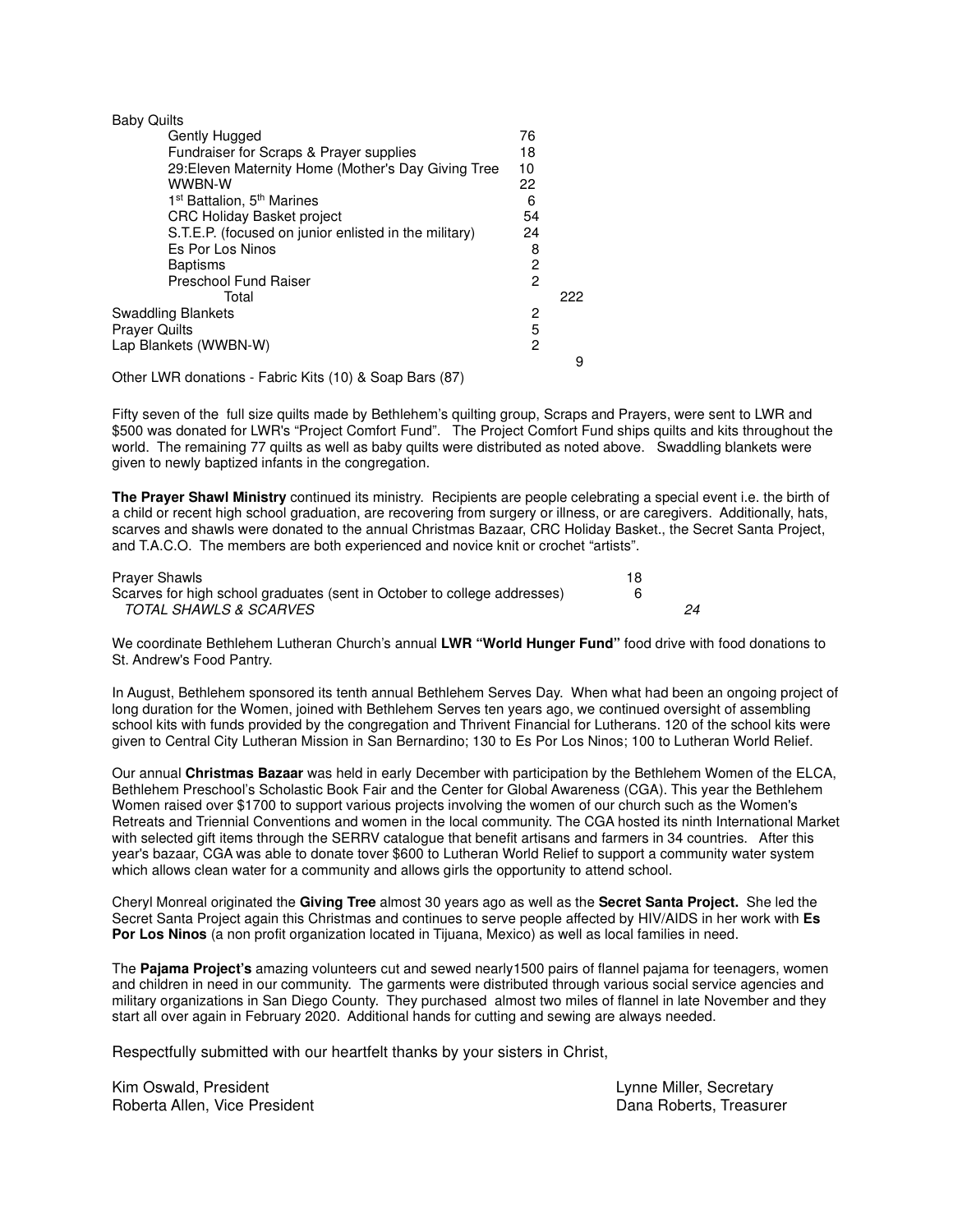Youth Ministry

 Greetings friends! 2019 was a deeply powerful year in the youth ministry programs here at Bethlehem. Thank you to all who financially and prayerfully supported us as we went out to be God's hands, feet and voices in the world.

 We started 2019 in the mountains! We were able to take 14 of our high school youth (along with their St. Andrew's counterparts) and 16 of our Middle School youth on winter retreats to Oak Glen, CA where Luther Glen is located. The theme for the retreats was 'Messy Faith'-quite fitting for the young people (and adults) as we understand how God loves us despite because of what we deem to be our 'flaws' or imperfections, and when our doubts are sometimes stronger than our faith. Once again, the high school youth were over the moon when snow fell and we were able to go snow surfing (standup sledding on boogie boards). Unfortunately, it was quite balmy with no snow for the middle school retreat weekend. Bummer!

 Pastor Laura, Pastor Sam and I met with our incredible confirmation youth during the school year where we tackled tough questions and learned about the Bible, Martin Luther, how we see God at work in the world and in us. The questions and ponderings thrown at the three of us on Tuesday nights are beyond anything any of us could possibly imagine and SO MUCH FUN. We headed back up to Luther Glen in July for Confirmation Camp where we had a week chock full of games, Bible studies, new friends and BABY GOATS! In October, we celebrated the Confirmation of 9 of our 9<sup>th</sup> graders in a powerful and Spirit-filled service that left most of us in tears of awe and wonder.

In August, the high school youth group from Bethlehem and St. Andrew's again packed the vans and headed East to Las Cruces, NM to learn more about how the U.S./Mexico border is affecting our brothers and sisters in Christ who seek safety, adequate healthcare and a better life for themselves and their families. We met with Border Patrol agents and immigration lawyers, local judges and normal everyday people to listen and learn just how complicated and broken the Immigration System in our country is. We also spent time in El Paso, TX (about 50 minutes from Las Cruces) immediately after the deadly shooting in a local Walmart. Each of us were able to put faces and names to the stories we had only heard about on the news. This trip was a deeply emotional trip for all of us and truly changed each one of us forever. I am filled with gratitude for our wonderful Bethlehem chaperones; Mea Hall, Sandy Lakey, Steve Grady and Kris Ensberg and for the 22 youth who were willing to wholeheartedly embody our theme for the trip, Love Without Borders.

About 15 high school youth from Bethlehem and St. Andrew's meet on Wednesday evenings throughout the year and at the beach in the summertime for fellowship, fun and devotions.

It has been a privilege and honor to serve as Bethlehem's Director of Youth Ministries the past 2.5 years. I am over-the-moon-excited as I/we grow into what family ministry looks like here at Bethlehem as I shift into the Director of Family Ministry position. I am thrilled to discover what the new year holds in the lives of our children and youth, and our life together as God's people.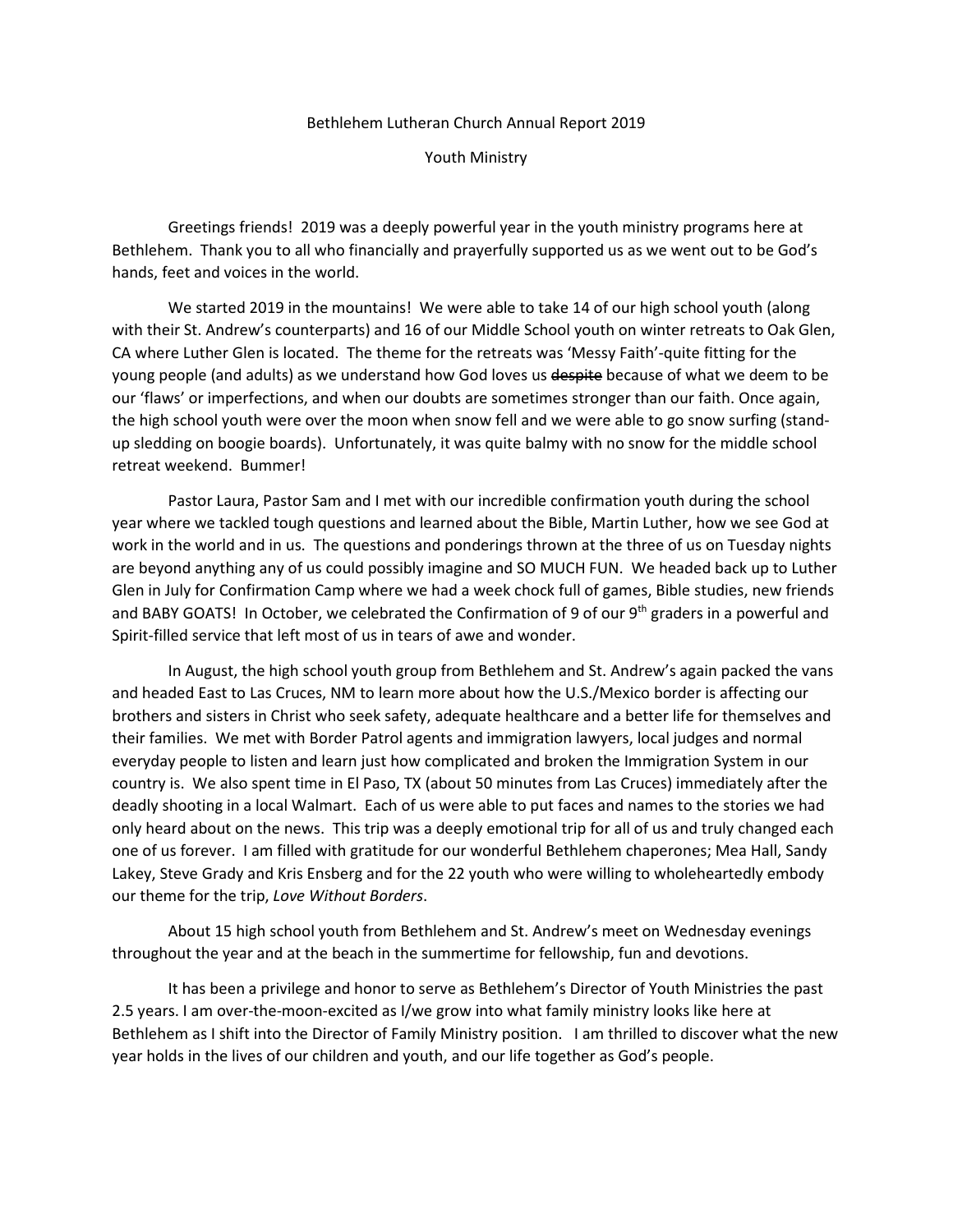# BETHLEHEM LUTHERAN CHURCH MUSIC ANNUAL REPORT 2019

*Voices raised to you we offer; tune them, God for songs of praise. Hearts and hands we bring in tribute for your gifts through all our days. Alleluia! Alleluia! Triune God, to you we sing! ELW 845* 

This is the mission of the music department at Bethlehem Lutheran Church. Through voices, bells, chimes, and other instruments our goal is to touch the lives of all through the medium of music

I believe we are living that mission. Many of our children are performing both vocally and instrumentally in our Children's Choir and Children Chimers groups. Teens, their parents and other adults have connected through contemporary Christian music to sing and play in our Second Sabbath ensemble. The hands of the JuBellation Ringers have worked hard as a team to develop different handbell techniques that enhance the distinct sound of their handbell music.

The Good News Singers are solidifying as an outstanding mixed ensemble. Accompanied by an orchestra, the Palm Sunday cantata *Calvary's Love* told the Passion story through song. Other singers in the area decided to join our choir to participate in the Christmas Concert. The Good News Singers had the largest number of singers ever (33) participate in our Christmas concert called *Rejoice! The Child is Born!* 

The mission of music stretched beyond our congregation. In March, we assisted Calvary Lutheran Church by providing housing for the Luther College Band. The evening concert at Calvary followed by a Luther College ensemble at our Sunday morning service gave all the opportunity to experience quality music at the college level. In September, the Good News Singers provided music for the annual St. Andrews/ Bethlehem Beach Service at Moonlight Beach. Finally, our World Music Ensemble led worship for the Interfaith Thanksgiving Eve service held at Bethlehem this year which honored our former Pastor Bill Harman.

God has truly blessed this congregation with outstanding musicians who offer their services as directors, cantors, band members and ensemble singers. Thank you to those who continue to share their gifts of music. I am blessed to continue to work with two outstanding musicians – Judy Collier and Kim Froke. Their flexibility in playing different worship styles paired with their positive attitudes allows me to offer musical variety to all.

I am also grateful for Pastor Laura and Pastor Sam who realize the power of music in congregational worship.

To God, we continue to sing. Alleluia! Mona Goetsch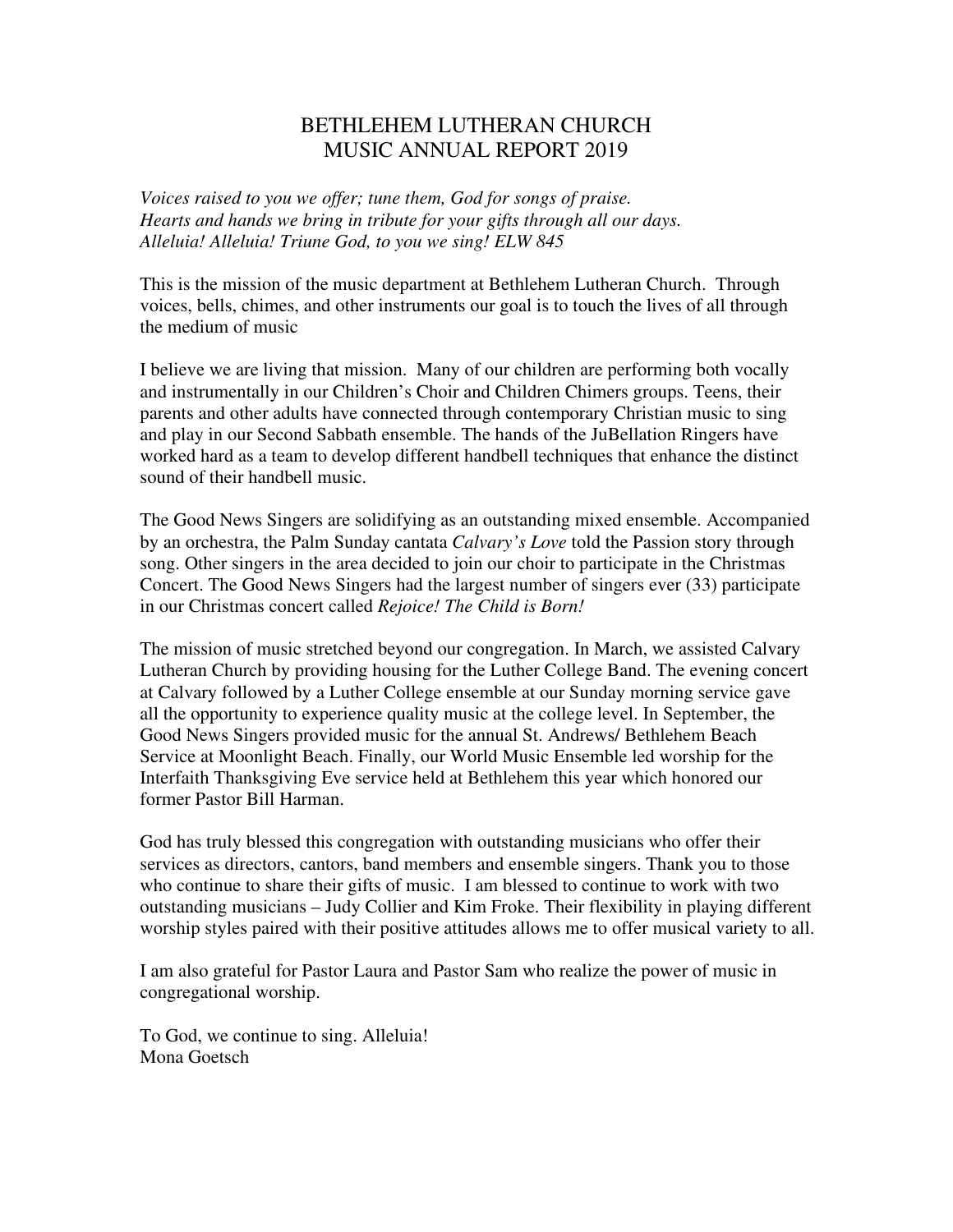

The Stephen Ministers of Bethlehem Lutheran Church are lay volunteers who have been trained to provide high-quality, confidential care and support to people who are facing changes in their lives. We provide support to members of the Bethlehem congregation as well as members of the community.

During 2019:

- We had 12 active Stephen Ministers, three who served as Stephen Leaders.
- Our Stephen Ministers made 323 contacts with care receivers and provided 74 hours of care to individual care receivers.
- Our Grief Ministry program provided 49 Stephen Ministry Grief Series books to members of the congregation.
- Our Stephen Ministers met twice monthly for Supervision and Continuing Education. Continuing Ed topics this year included ministry to the dying and their families, caring for people needing long-term care or undergoing hospitalization, and ministering to people who are aging, experiencing divorce, or pregnancy.

In addition, Stephen Ministers participated in

- Communion distribution to those who are homebound
- Healing Stations on the first Sunday of each month
- Funeral and Memorial services
- Planning and support of the Bethlehem Women's Retreat
- The Bethlehem Health Ministry team
- The Comfort at Christmas service

Thank you all for your continued support of the Stephen Ministry program.

Laure Reynolds

Stephen Ministry Team Coordinator